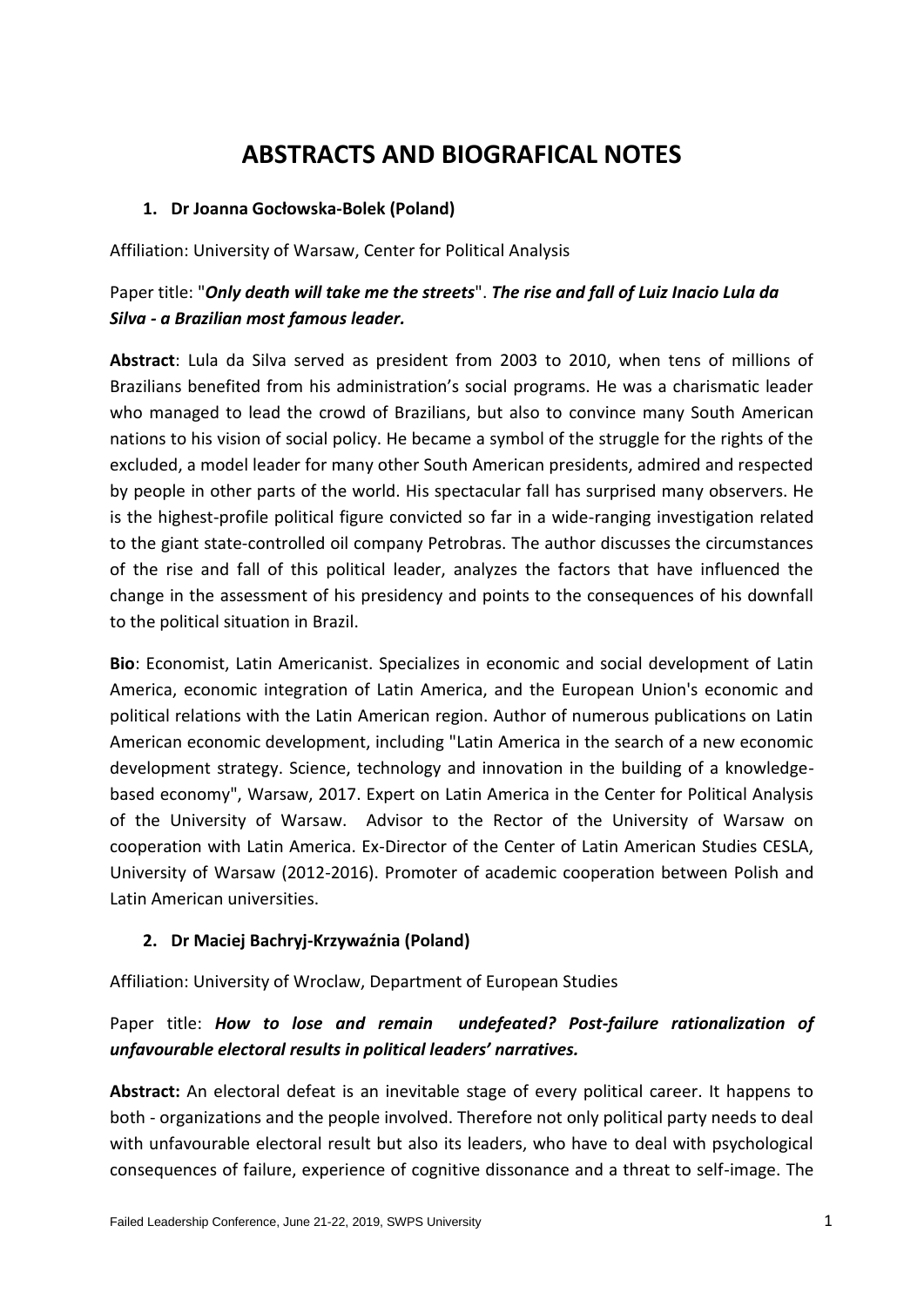narratives leaders develop about electoral defeat may be seen as a rationalization tool that helps them to deal with the distorting experience of failure. In my presentation I will present several types of such narratives, reconstructed on the basis of several IDI's and media coverage.

**Bio**: Chair of European Studies, University of Wroclaw, member of PTNP and PTSE. Unorthodox political scientist who finds inspiration for research also in other disciplines philosophy, psychology and linguistics. The issue of narrative and its applications to analysis of political phenomena has been currently his main field of study.

# **3. Jo Chaffer (United Kingdom)**

Affiliation: University of Cumbria UK, Institute for Leadership & Sustainability (IFLAS)

# Paper title: *Who determines failure, when and with what authority?*

**Abstract**: As leadership is a social construct contextually and temporally situated, so too is the judgement of its relative success or failure. Who gets to decide, who constructs the 'failed' narrative and why do we 'listen' to this voice? When is the 'failing' constructed and what does this temporal shift 'do'? Whom or what did leadership fail? This paper critiques the inherently positivist, romantic notions held in narratives of doing both 'failure' and leadership through social, psychodynamic and critical lenses of the Western academies and also through other global epistemologies.

**Bio:** She is a Ph.D. candidate at Lancaster University (UK) with the Institute for Leadership & Sustainability. She works globally in leadership development across sectors.

# **4. Prof. Roman Backer (Poland)**

Affiliation: University of Nicolaus Copernicus in Toruń, Faculty of Political Sciences and International Studies

# Paper title: *Bifurcation leaders position*

**Abstract**: Bifurcation process. Main categories and types of bifurcation. Reppellors of leaders bifurcation. Trajectories of leaders bifurcation. Examples of leaders bifurcation.

**Bio**: Professor of Political Sciences at Nicolaus Copernicus University in Toruń. The president of Polish Political Science Association in 2010-2016, the first dean of the Faculty of Political Sciences and International Studies, Nicolaus Copernicus University in Toruń, the author and co-author of books and articles about Russian and European political thought, totalitarianism, the theory of politics, and methodology of political sciences.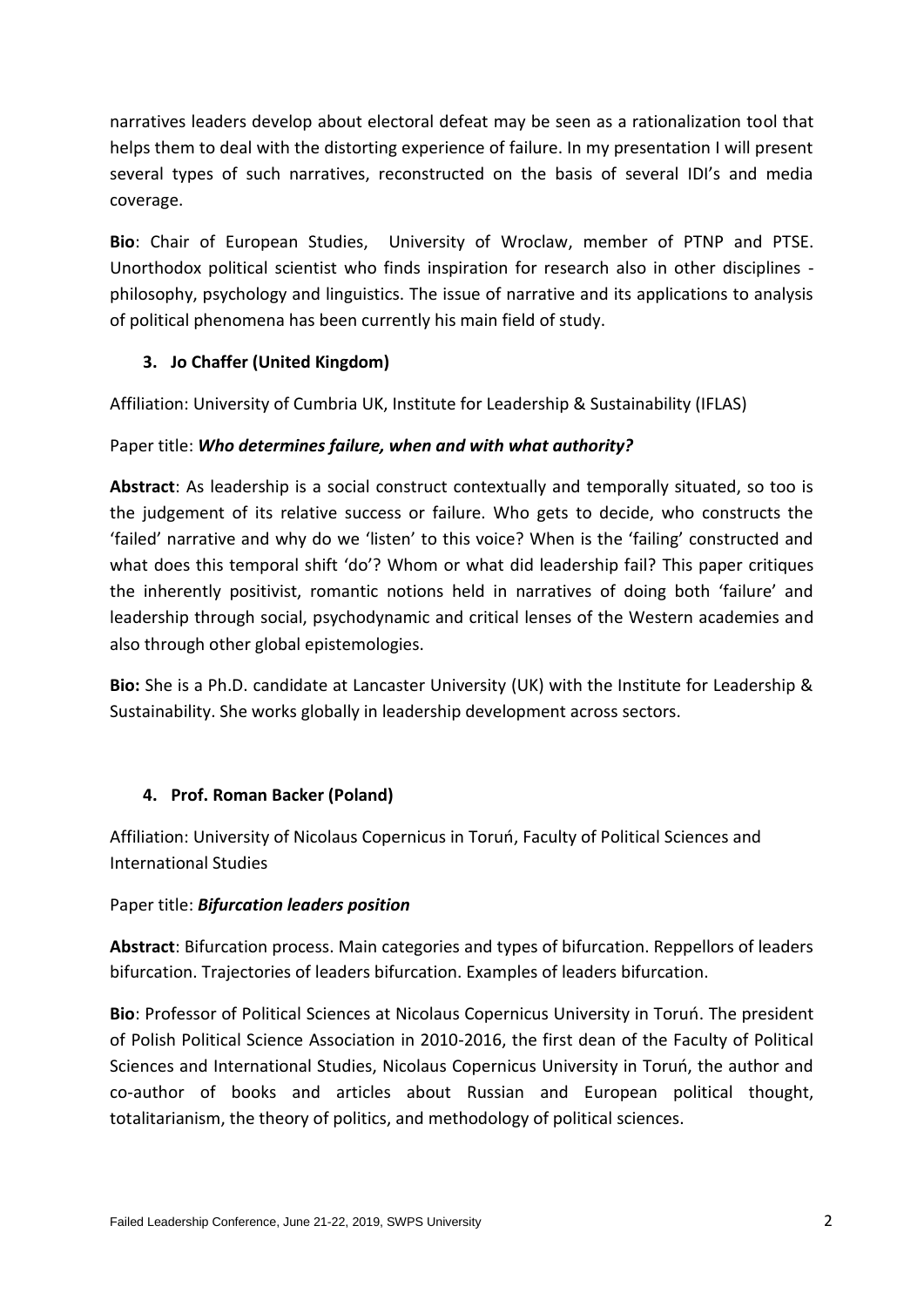# **5. Dr Magdalena Łużniak-Piecha (Poland)**

Affiliation: SWPS University in Warsaw, Department of Management

## Paper title**:** *Failed Leadership or Faked Leadership ?*

**Abstract:** Prestigious universities within their Business School programs lecture about the principles of a transparent management, focused on developing competence and leadership talents. Large research programs and leadership studies also show the importance of the development of personality potential and supportive organisational cultures. Obviously, an authentic care for people in the organisation, ability to listen to subordinates and understand what is happening in "the system" require time and energy. Is it always worth investing time and energy in solving organisational problems? Especially problems of interpersonal nature? Or perhaps sometimes one can just fake his/hers own commitment and the leadership skills? Can such false leadership be effective? Or maybe faked leadership is a falled leadership? What types of organisational cultures foster the development of false leadership? Is it possible to make a fake leader an effective leader? The author of the presentation will sum up her own research on the managerial misconduct and organisational pathologies leading from faked leadership to failed leadership.

**Bio:** Psychologist. She specializes in increasing the efficiency of organizational cultures as well as in preventing organizational pathologies. Her research focuses on managers' personality, communication, diversity and change management. She studies organizational psychopaths, narcissists and histrionic personality disorders in management. Her professional interests also include game-simulation techniques in training, consulting and research practice.

## **6. Dr Włodzimierz Świątek (Poland)**

Affiliation: SWPS University in Warsaw, Department of Management

#### Paper title: *The Dark Side of Leadership: Why Leaders Fail ?*

**Abstract**: Does dark leadership reflects a part of leadership reality? The dark side of leadership became a real phenomenon that had been silently creeping its way into many organizations. For a long time, leadership research has focused too much on idealized, romantic, and "good" forms of leadership but neglected the antagonistic part: the dark side of leadership. The research shows that we have some leaders with Dark Triad in organizations worldwide. The Dark Triad in psychology refers to the personality traits of narcissism, Machiavellianism, and psychopathy, which are called "dark" because of their malevolent qualities. Research on the Dark Triad is used in applied psychology, especially within the fields of law enforcement, clinical psychology, and business management. People scoring high on these traits are more likely to commit crimes, cause social distress and create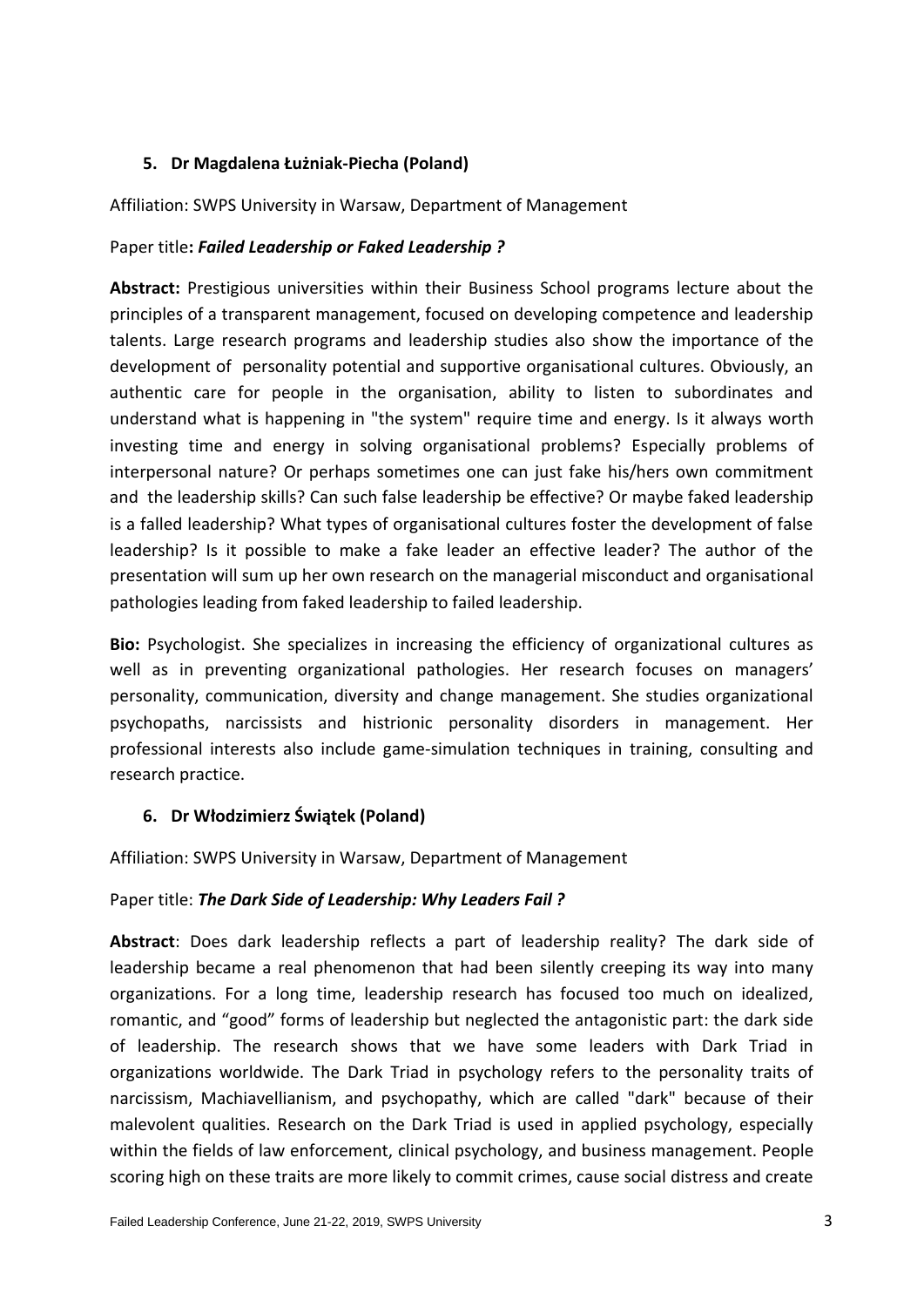severe problems for an organization, especially if they are in leadership positions. To base on a Dark Triad Model I will try to find an answer to the key question: Why leaders fail? A case study of corporate psychopath CEO are an important part of my paper.

**Bio**: Psychologist, facilitator, training consultant and coach. His research interests include management and leadership, psychology of leadership, effective communication, art of facilitation, group process, conflict resolution, building and developing high performing teams, stress management and work-life balance. Author of over thirty professional publications. He lectured at the SWPS University (Faculty of Psychology), Warsaw University (Faculty of Management), Warsaw School of Economy (Executive MBA Programme), Business School of Warsaw University of Technology (ongoing), SWPS University (ongoing, Management and Leadership Programme). He is a general secretary of International Center for Research on Leadership at SWPS University.

# **7. Pedro Ponte e Sousa (Portugal)**

Affiliation: New University of Lisbon, Faculty of Social Sciences and Humanities (FCSH-UNL); Portuguese Institute of International Relations (IPRI)

# Paper title**:** *Failed leadership in right-wing EU contestation: the case of Portugal*

**Abstract**: The CDS-PP (Social Democratic Center – People's Party) is one of the main Portuguese political parties, in Parliament since 1975, with a center-right to right-wing political position. It has from time to time made coalitions with the other center-right party, the Social Democratic Party (PSD), and very occasionally with the Socialist Party. It has usually obtained between 4 to 15% of the popular vote, granting it between 4 to 46 seats (in 230-250 possible) in Parliament. Thus, it has been able to sustain its role as the party furthest to the right. While these three parties (the only one which have held government positions to this day) have largely been unanimous in foreign policy issues and are widely pro-European, the CDS-PP when through a period of strong Euroscepticism between 1992 and 2002, then returning to a more favorable of the European integration process. In this paper, we aim to assess the evolution, continuity and change of CDS-PP positions over time regarding the EU. Using electoral programs (for both national and European elections) as the key primary source, we will also explore official statements and public stances by different CDS-PP MPs and members, as to better comprehend the role of different political actors for policy stances.

**Bio**: He is a Ph.D. candidate in Global Studies at the Department of Political Studies, Faculty of Social Sciences and Humanities, New University of Lisbon (FCSH-UNL), Portugal. He is also a researcher at the Portuguese Institute of International Relations (IPRI). His research interests include Portuguese foreign policy, foreign policy analysis, diplomacy, and security and defense. His dissertation focuses on the interaction between globalization, foreign policy, and global governance in Southern Europe (Portugal, Spain, Italy, and Greece). He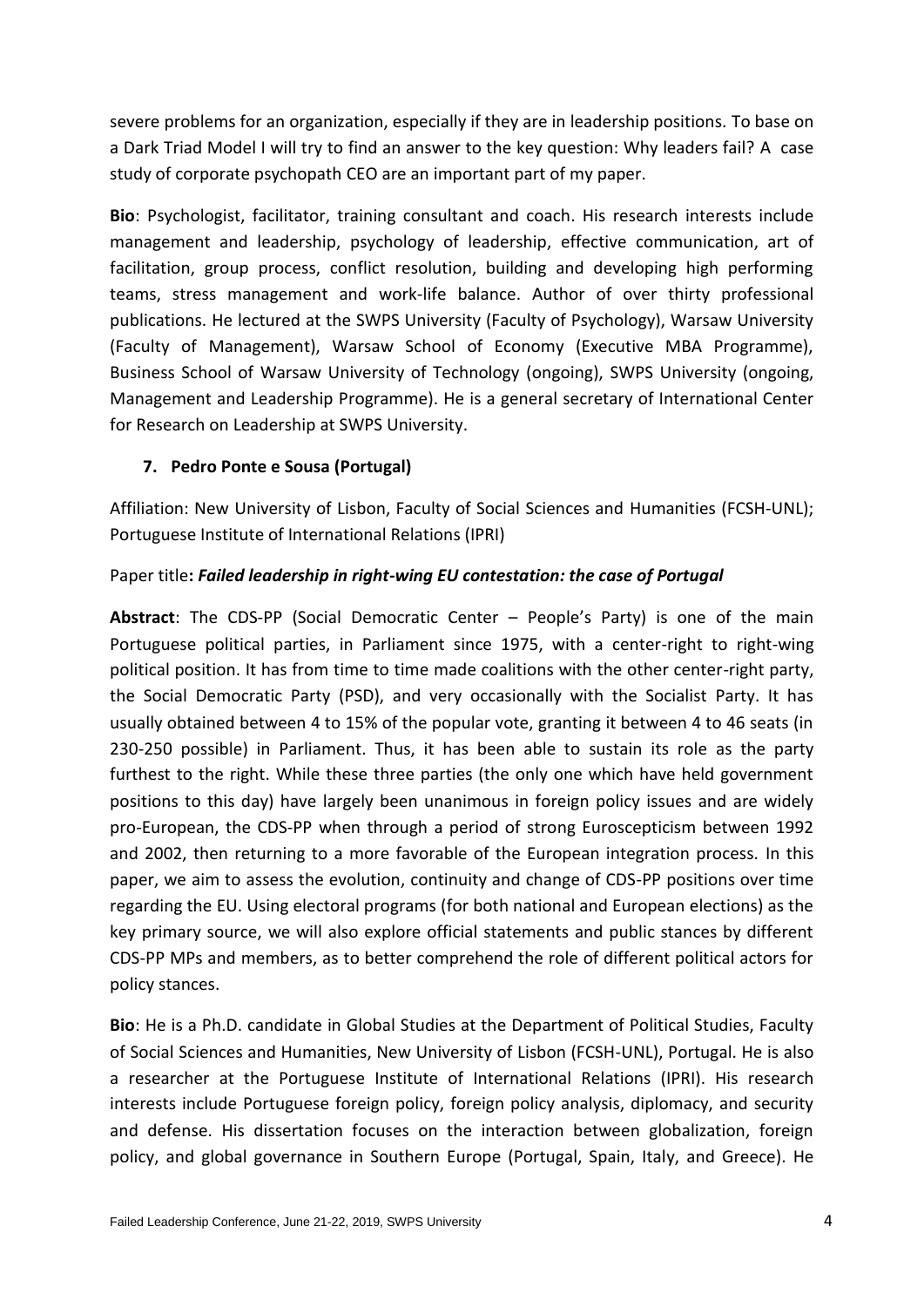holds an MA in History, International Relations and Cooperation, and a BA in Languages and International Relations, both from the Faculty of Arts, University of Porto (FLUP).

# **8. Prof. Ian Barnes (United Kingdom)**

Affiliation: University of Lincoln, UK, International Business School

# Paper title**:** *Failed Leadership and the British attempts to exit the European Union (Brexit).*

**Abstract**: "This paper utilizes different models of leadership style to analysse why the UK's attempts at Brexit got into such difficulties and failed to achieve a timely outcome. In particular it looks at the failures of the British Prime Minister's leadership."

**Bio:** He is an economist in the University of Lincoln's International Business School and holds the title of Professor of European Integration. His main areas of teaching interest are the operation of the European market and EU environmental policy. His research interests are related to finding economic solutions to the problems posed by European Integration and are currently focused the implications of Brexit and on comparative EU China environmental policy and the operation of the emissions trading schemes working with a colleague in Chongqing Technology and Business University. His most recent published work was Nuclear Energy: 'too costly to meter' in Pamela M Barnes (2018) The Politics of Nuclear Energy in the European Union: Framing the Discourse; Barbara Budrich Verlag. He has also published in the area of EU migration.

## **9. Prof. Richard Little (United Kingdom)**

Affiliation: University of Cumbria, Institute for Leadership and Sustainability, UK

## Paper title**:** *Flying Saucer of Leadership*

**Abstract:** My concern is not with the question whether this or that leader succeeded or failed, but with the broader and more urgent question whether the broadest interests of humanity are served well or badly by the idea of leadership itself. Salient in contemporary discourse is, pace Castoriadis, a false imaginary of leadership: its neoliberal function is to situate all endeavour, social change and social responsibility in the individual realm. I will argue that leadership can and should be a modality of democracy – that we can and should see it as a salutary form of action that serves the common good.

**Bio**: He is Professor of Sustainability Leadership at the Institute for Leadership and Sustainability (IFLAS, University of Cumbria, UK). He is also a leadership specialist with Impact International with whom, for 35 years, he has consulted to clients worldwide: in business corporations, in the voluntary sector, universities, governments and civil society organisations. Richard believes that organisational and social justice – preconditions for true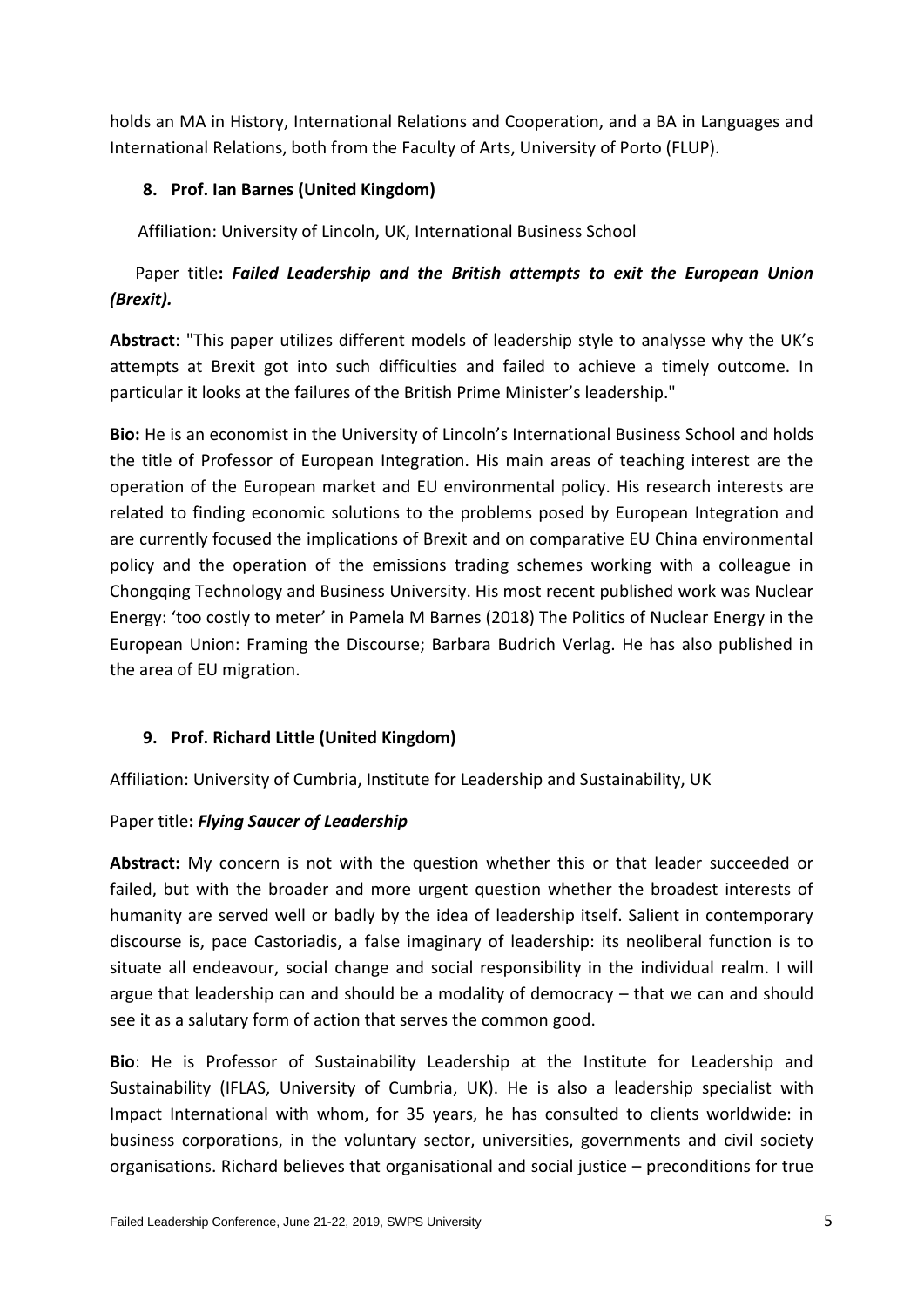sustainability – call for leadership that is inclusive, open, collegiate and dialogical. As an international facilitator and trainer, Richard has developed short programmes and academic courses in facilitation, moderation and consulting and supporting social theory.

#### **10. Darwen Shamoon Yousif (Iraq)**

Affiliation: Schlumberger Business Company, Erbil, Iraq

#### Paper title: *Powerful leader*

**Abstract:** Leadership is the ability of an individual or group of individuals to influence and direct followers or other members of the organization. Leadership involves making sound decisions - sometimes difficult - creating and clarifying a clear vision, setting achievable goals, and providing those with the necessary knowledge and tools to achieve those goals. Failure with one of these steps can lead to difficulties in work or work, sometimes especially for recent graduates without experience. I decided to participate in this conference as an active participant can benefit from the experience and listen to their experiences and can participate in the times as an active participant and the presentation. Since I am graduated from environmental Sciences-Salahaddin University. Currently working as procurement specialist in Schlumberger (World's largest oilfield services company) especially in this position I will be needing a lot of good communication skills and making serious decisions that I can gain many new experience that can benefit my career. Schlumberger employees approximately 105,000 people representing more than 140 nationalities working in more than 85 countries. Schlumberger is operating in our region and representing more than 17 nationalities, a diverse culture in a workplace means the organization employs workers from a wide array of backgrounds, including ethnicity, race, gender and religion. This is an advantage to improve morale, broader perspectives, community relationships…etc. I personally attracted the name of the conference. Many people talk about how to succeed in a particular area. But the right way to succeed is to learn from our mistakes. This is what the conference title indicates so that the participant can take advantage of the following: Think Strategically, Learn to Listen, Create Coaching Methods, Better Room Presence, Proper Time Management, Know What Right is from what's Popular, Do Less, But Better.

**Bio:** She is procurement specialist at Schlumberger business company in Iraq. She graduate from Salahaddin University (Bachelor in Science, Faculty of Environmental). Volunteer experience and leadership: trainee at the American Consulate in Erbil, volunteering at TEDx at Nishtiman, volunteering work for poor and disable people in Erbil, volunteering work at Saint Josef Church, Youth Center and different primary schools helping people who free from Mosul, distributing food, and all the necessary needs. Darwen can speak 4 languages (e.g. English, Arabic, Kurdish).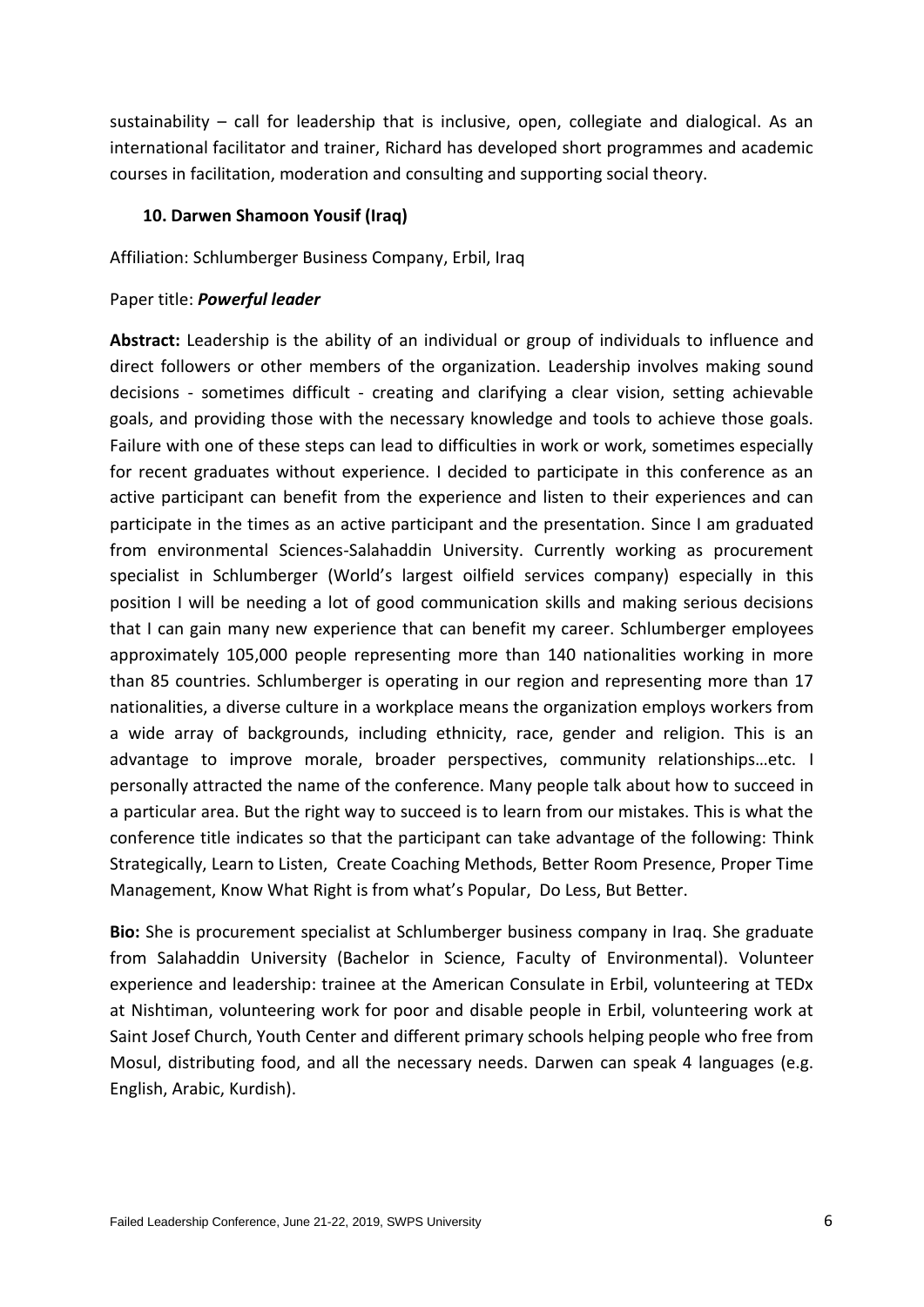#### **11. Prof. Andrzej Kondratowicz (Poland)**

Affiliation: SWPS University in Warsaw, Department of Management

#### Paper title: *Donald Trump – a failed leader? An economist's assessment*

**Abstract:** The subject is divided into (1) a theoretical introduction and (2) an applied resolution. (1) explains the difficulty of defining "a failed or successful leader" in positive terms. The further one drifts away from a management/business studies perspective in the direction of economics and other social sciences, the more normative these concepts become. Also, the longer the time perspective, the more dubious the assessment. (2)is an economist's attempt to classify Donald Trump as either a failed or a successful leader, given the reservations obtained in part (1).

**Bio**: He is a professor of economics at the SWPS University in Warsaw. Graduate of the University of Warsaw and the State University of New York at Stony Brook. Member of the Forecasting Committee of the Polish Academy of Sciences. Former Visiting Scholar at the Sussex University and alumnus of the Salzburg Seminar in American Studies. Guest lecturer at several universities in Europe, US, Asia and Africa. His current work concentrates on institutional economics, theory and measurement of economic freedom, as well as the US economy.

#### **12. Piotr Czarnecki (Poland)**

Affiliation: SWPS University in Warsaw, Management and Leadership Programme

#### Paper title: *How leaders can fail in agile transformation*

**Abstract**: The case study of digital transformation program of one of the Polish banks based on the agile methodology. Changing the leadership roles and responsibilities as well as the impact on the conventional organization. Managerial (especially midlevel managers), operational (through processes) and social (through human capital) consequences of failed leadership in building the enterprise agility.

**Bio**: MSc. Eng. a graduate of the Warsaw University of Technology. Alumni of Harvard University and Columbia University. Leader and business practitioner with 30 years of experience in banking, telecommunications and digital business. For the last 16 years he has been running Raiffeisen Bank Polska as President & CEO. Certified Mentor (EMCC).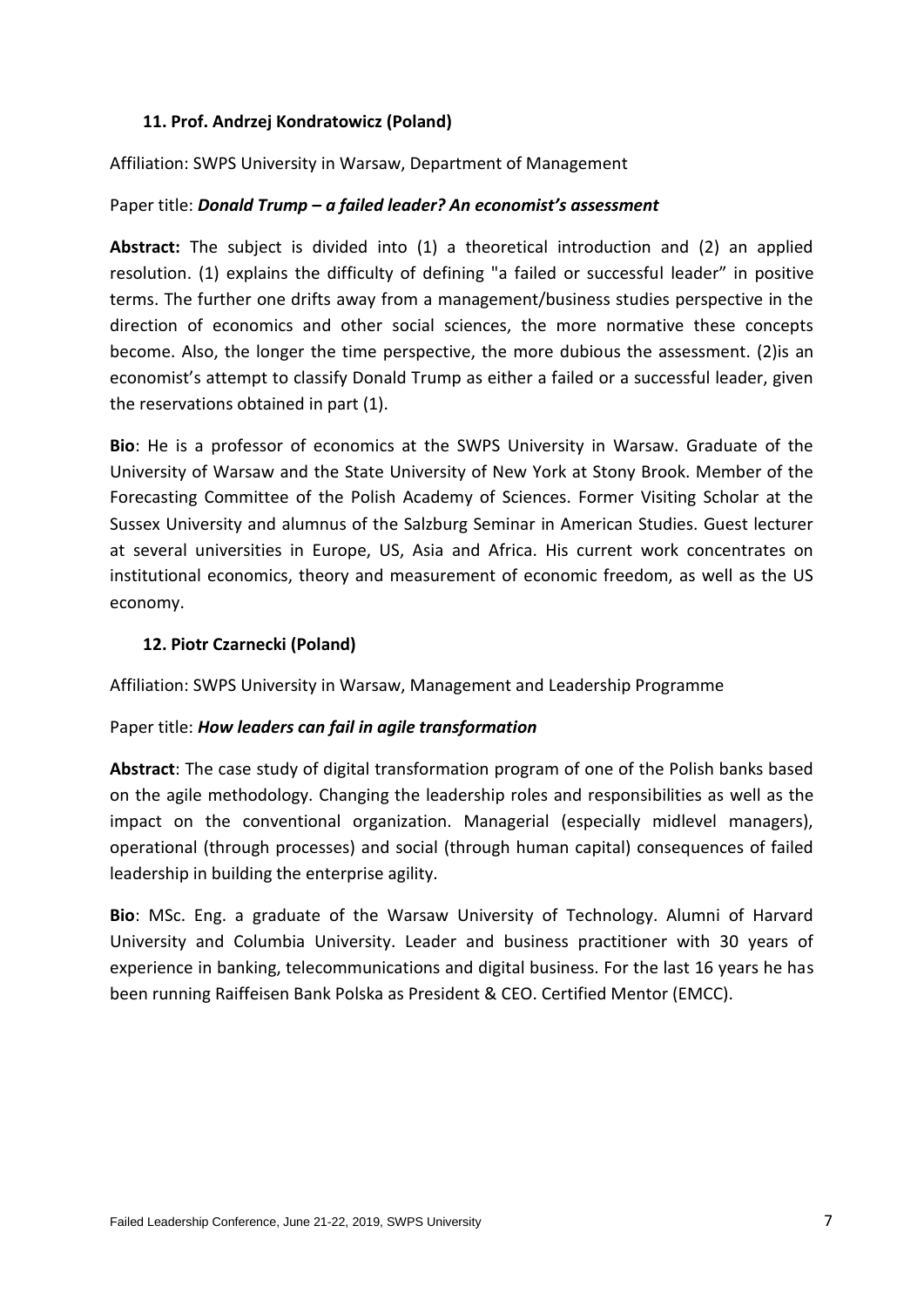#### **13. Prof. Krzysztof Obłój (Poland), Przemysław Powalacz (Poland)**

Affiliation: Kozminski Business School in Warsaw, Geberit Poland

#### Paper title**:** *Ignoring the past: how missing a right anchoring can harm leadership mission?*

**Abstract:** Numerous theories and guidelines for managers and leaders embrace a futurefocused orientation. What is gone is gone, the key is to predict as accurately as possible upcoming occurrences and emerging trends. But concentrating all intellectual efforts on future without a proper retrospection and understanding the past of the organization often results in leadership failure. Just by ignoring legacy of the past in two fundamental dimensions: organizational culture foundation and historical strategic decisions' outcome.

**Bio**: *Krzysztof Obłój*: He is a distinguished professor of Strategic and International Management. He holds chairs of Strategic Management departments at Kozminski University and School of Management of University of Warsaw. He has regularly taught at Bodo Graduate School of Management in Norway, ESCP-EAP in Paris, Henley Management College in UK, and Bled School of Management in Slovenia. He published several books in the US ("Management Systems", 1993; "Winning: Continuous Improvement Theory in High Performance Organizations", 1995, "Passion and discipline of strategy", 2010) and coauthored a few in Europe. He has published articles in scholarly journals like Entrepreneurship: Theory and Practice, Journal of Management Studies, International Small Business Journal, Business History, European Journal of International Management, European Management Journal, Industrial&Environmental Crisis Quarterly, Cybernetics and Systems: An International Journal, PostCommunist Economies, Journal of East West Management and several Polish journals. He was advisor to Polish President B Komorowski during 2013-2016.

**Bio:** *Przemysław Powalacz*: Since 2015 Managing Director & President of Geberit Poland. 2008 -2015 Managing Director & President of Sanitec Koło and Senior Vice President of Sanitec Group, responsible for the CEE region, Russia and Ukraine. 2004-2008 – responsible for marketing and sales in the CEE region as Sanitec Koło executive board member. He began his career in 1997 in marketing services and consulting sector, initially in Poland, then in Germany. Member of supervisory board at OTCF S.A (owner of 4F brand). Member of the Advisory Board of Krakow School of Business, at University of Economics in Krakow. Mentor at Leadership Academy for Education Leaders. He conducts individual mentoring practices in the area of leadership, strategy and management. Lecturer at SWPS University and at Krakow School of Business (Executive MBA) . Board Member of Polish-Swiss Chamber of Commerce. Member of Program Council of Open Eyes Economy Summit. Graduate of SGH Warsaw School of Economics and MBA programme of the University of Warsaw & University of Illinois. He also completed several executive education programmes at INSEAD, London Business School, HEC, Harvard Business School and Columbia Business School.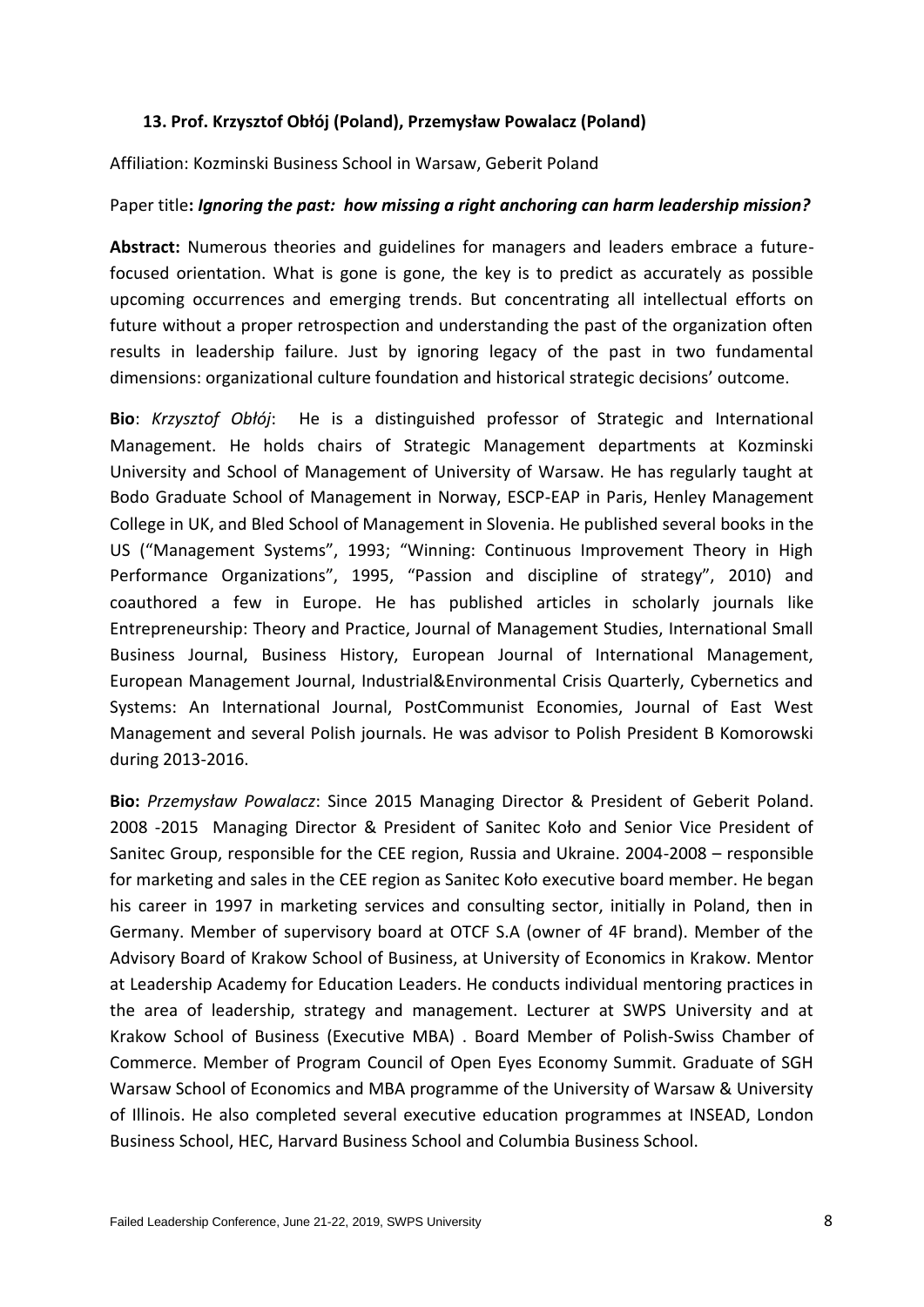#### **14. Dr Marta Żerkowska-Balas (Poland)**

Affiliation: SWPS University in Warsaw, Institute of Social Sciences

#### Paper title**:** *The Revolt of the Masses - political opinion leadership in digital era*

**Abstract:** One of key aspects of contemporary political debate is the source of people's political beliefs and opinions which are translated into political participation. Some emphasize the important role of political leaders, stating that opinions and beliefs are shaped by political elites through media (Zaller 1992). Others claim that political leaders have failed - the masses hate elites, hence they turn to the vague impressions of other people just like themselves (Achen, Bartels 2016). As one of the key responsibilities of political leader is the ability to win supporters, the above described phenomena should be reflected in relation between parties and partisans.The failure of political opinion leadership of party leaders or part members should negatively influence the emotional attitude and the loyalty towards political parties, as well as change determinants of vote choice. The main objective of the present paper is empirical verification of the hypotheses related to opinionforming role of elites and masses in Polish political context with both quantitative and qualitative data.

**Bio:** Sociologist, political scientist, adjunct at the Department of Management and Institute for Social Science University of Social Sciences and Humanities in Warsaw. Her research interests focus on empirical study of electoral behaviour, with special focus on young voters, relations between citizens and political parties and issues related to theory and practice of democracy.

#### **15. Dr Marcin Jacoby (Poland)**

Affiliation: SWPS University in Warsaw, Department of Asian Studies

# Paper title**:** *Failed Political Leadership in Ancient China: Lu Buwei and the First Emperor of Qin*

**Abstract**: The paper discusses "Lushi Chunqiu" – an ancient Chinese compendium of political and ethical thought, created c. 241 BC by a group of scholars under the guidance of Lu Buwei, for the purpose of educating the young king of Qin. The king, however, did not become a sage leader as Lu intended, but a feared despot, establishing the first Chinese Empire through the use of brute force and ruthless policies. Lu's educational incentive seemed to have failed. The First Emperor of Qin, despite his personal accomplishments and limitless power, in the end also became a failed leader, as the empire he created toppled just 4 years after his death. "Lushi Chunqiu" is thus a failed attempt at creating a sage political leader, while the First Emperor, ignoring Lu's teaching, failed in his capacity to create a stable, lasting empire.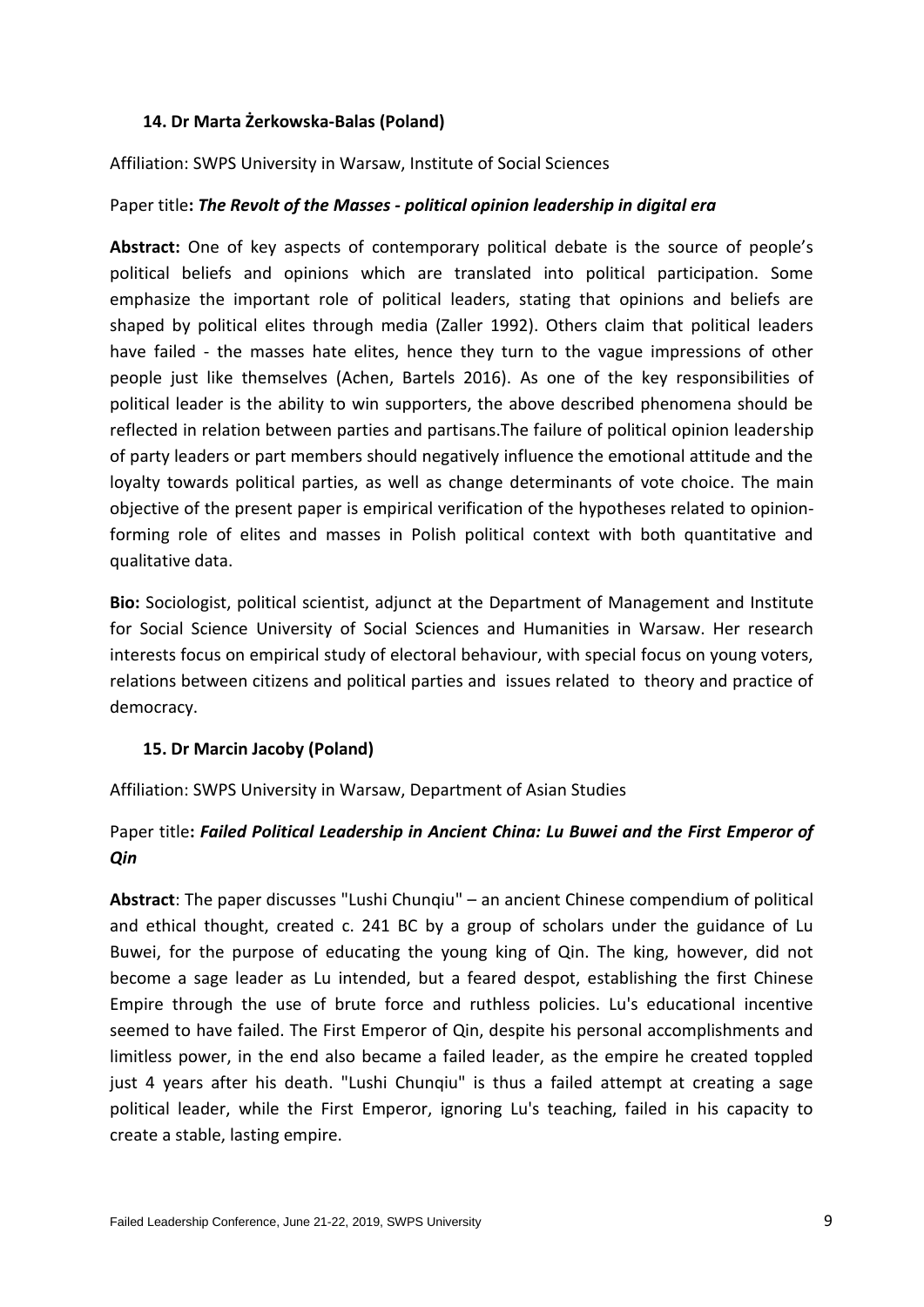**Bio:** Sinologist (Ph.D. from the University of Warsaw, 2008), translator and interpreter, cultural manager. From March 2017 Director for International Relations at the SWPS University of Social Sciences and Humanities, and assistant professor at the Department of Asian Studies. Between 2008–2017 Manager of the Asia Programme at the Adam Mickiewicz Institute, and assistant professor at the Sinology Department, Faculty of Oriental Studies, University of Warsaw. Between 2002-2008 worked at the Oriental Art Department of the National Museum in Warsaw. Specialises in Chinese pre-imperial literature and thought, and Chinese art theory. Author of translations from Chinese classical literature, numerous scholarly and general-reader publications, organiser of over 500 cultural events in Poland and Asia (including large-scale art exhibitions, theatre performances and concerts). Member of editorial board of the "Azja-Pacyfik" yearly, member of the Polish Institute of World Art Studies.

## **16. Rostislav Benak (Czech Republic)**

#### Affiliation: Assessment System

# Paper title: *Leadership Derailing and Failures: Where Central Europe & World Matches or Differs*

**Abstract**: A well-researched psychological roots and taxonomy of leadership derailing will be introduced and afterwards the data-based trends and national differences between our "new EU countries" (CE/EE) versus developed economies will be presented and debriefed.

**Bio**: Psychologist (Charles University), manager (University of Economics), top executive coach since 1999. Delivered leadership development programs in over 25 countries. Founder of Assessment Systems, human capital advisory company in 10 countries.

## **17. Joanna Meyer (Germany)**

Affiliation: StepIntoLife - Mindful Leadership Consulting, Germany

#### Paper title: *Risk Management Systems' Blindness to Leadership Failures*

**Abstract**: Enterprise Risk Management is a purely task oriented approach aiming to preserve shareholders value. Leaders' behaviour and character traits, the actual basis for the task execution, are barely part of the concept even if they cause the failure. Examples: Leader's hubris at Volkswagen; Dr Tania Singer: bullying empathy expert; Leaders' craving for the absolute power: the Bayer-Monsanto merger. In none of these cases the corrupted character of the leader in power had been identified as a risk. Leaders' failure requires a new human perspective on the organisations.

**Bio**: She spent 16 years in Internal Audit, Risk Management and Compliance working for international corporations and leading projects and teams. Today, as a co-founder of Natural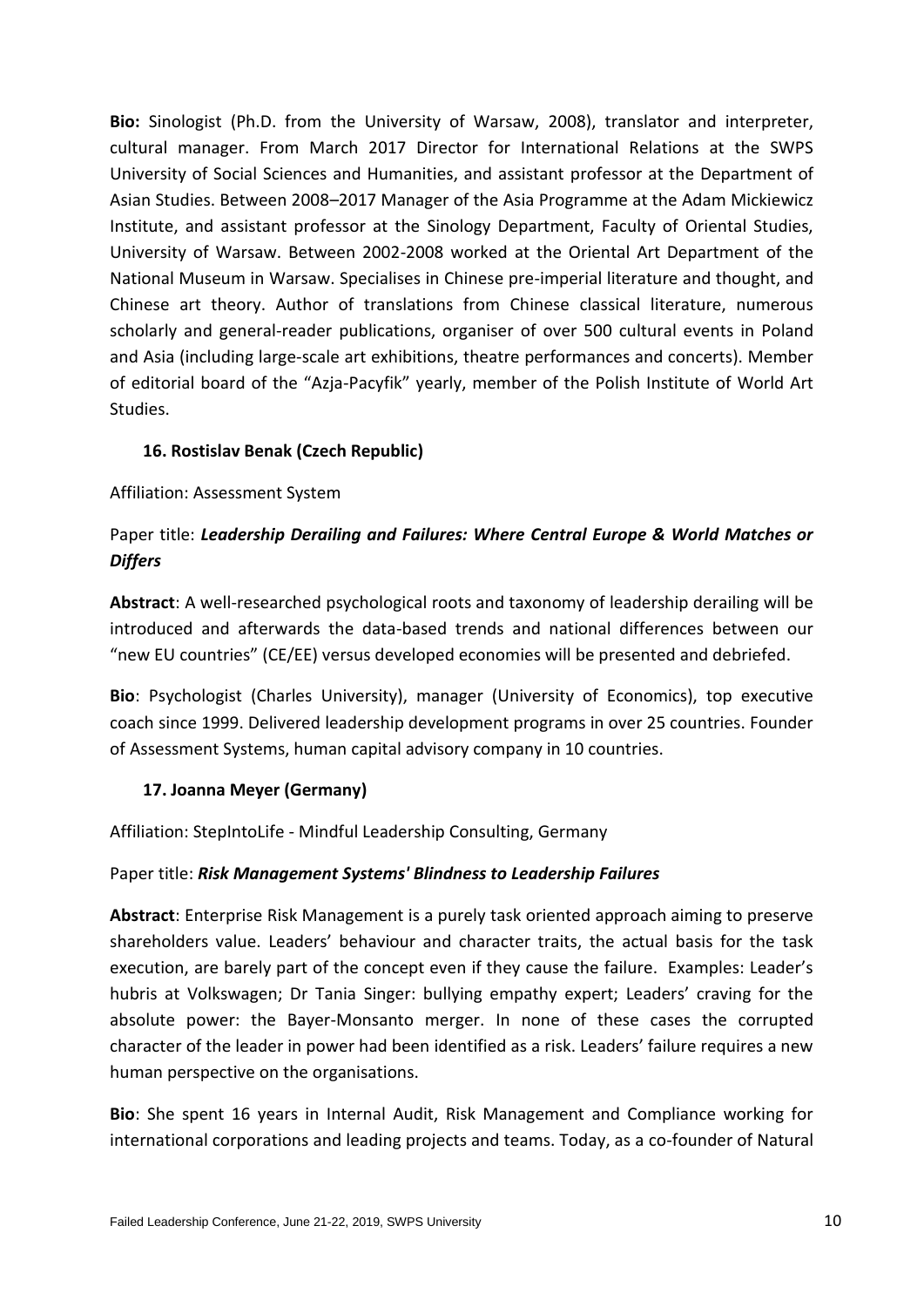Leader Academy and certified HeartMath Coach she advises leaders on mindfulness, Emotional and Somatic Intelligence for more fulfilment and success.

# **18. Dr Agnieszka Bógdał-Brzezińska (Poland)**

Affiliation: University of Warsaw, Institute of International Relation

# Paper title: *The collapse of the idea of socio-political reforms of the Emperor Joseph II of Austria (1780-1790) - psychological and political consequences*

**Abstract:** The paper is devoted to the circumstances of the fall of the idea of socio-political reforms created by emperor Joseph II of Austria (1780-1790) and an analysis of the political decisions made by this ruler. The main thesis of the presentation is that health, personality, as well as the perception of reality have an extremely strong influence on political decisions and the effectiveness of the leadership of statesmen in the past, as in the present. The paper serves to answer the following research questions: What is the impact of the process of making wrong decisions on the health of the decision maker? What is the effects of wrong decision-making processes; How can the impact of misperception of political sphere be reflected in the future of leader?

**Bio**: Ph.D. in Political Science Assistant Professor; Institute of International Relations University of Warsaw. Interest: History of international relations; Decision-making processes in international relations; Influence of ICT on international relations (legal, social and political aspects); Biopolitics, neurocognitive science in decision-making processes; Theory of international relations, especially post-positivist approach.

## **19. Michał Kaźmierski (Poland)**

## Affiliation: Gilead, Poland

# Paper title: *Influence of "Folwark Culture" archetype on contemporary management styles and behaviors of Polish managers*

**Abstract**: Quality of leadership is directly linked with individual and organizational performance. For example Gallup research points out that managers account for "70 percent of the variance in employee engagement scores." Leaders that are micromanaging, withholding information or supporting "blame culture" can undermine trust and cause employees to become disengaged. There is substantial amount of research data pointing at differences in the managers' management styles and work relations in Polish companies that may raise concerns with regards to traits mentioned above. Compared to their international peers Polish managers's leadership style seems to rely strongly on paternalistic, meritocratic approach build on knowledge rather than on "social" skills. The culture prevailing in Polish organization's is often referred to as the "Folwark Culture" – the phenomenon, according to some scholars, dating back as much as to the XV century where Europe started to divide into "modern West" with nascent capitalism and "conservative East" who's large serfdom-based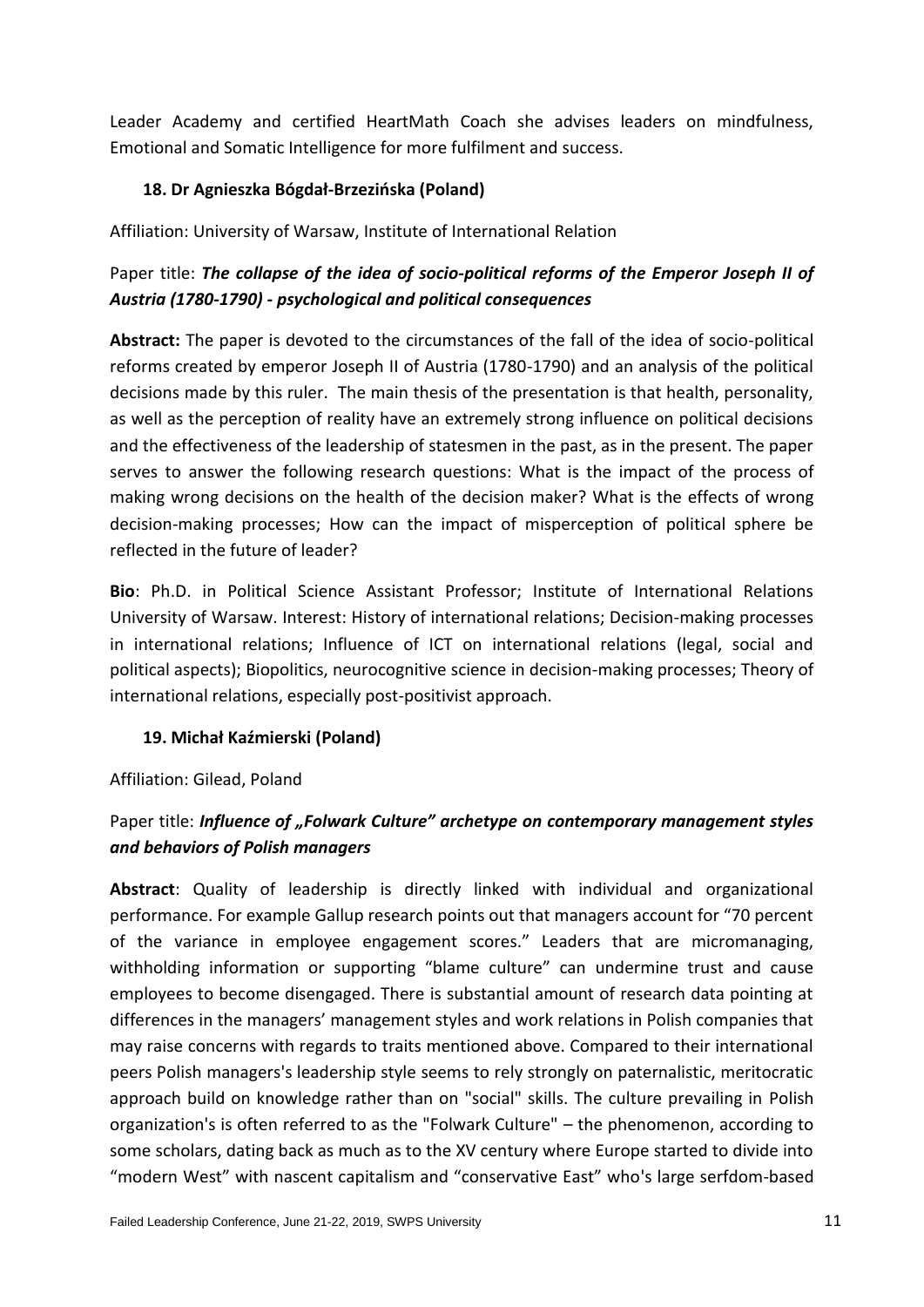feudal farms (called "folwark") served as food supply base for developing West. The paper's aims are twofold. First, to identify the most important discrepancies in leadership behaviors between Polish managers and their international peers - here datasets containing survey data collected by public institutions and executive search companies are analyzed. Second, to attempt to answer the question around the origin and cultural and biological mechanisms that may serve as a basis for their development and persistence over time - here data from the European Values Survey (EVS) and the works of Hofstede (cultural dimensions) are considered. Additionally the paper presents results of own research conducted among Polish managers working in multinational companies that intended to verify if long time exposure to "Western" organizational culture, management concepts and styles can overcome the legacy of "Folwark Culture".

**Bio**: He is manager, organizational consultant and lecturer. Graduated as a Medical Doctor from Poznań University of Medical Sciences. Holds Executive Master degree in Consulting and Coaching for Change (INSEAD, Fontainebleau). Brings over 20 years of business experience – held roles of increasing responsibility and scope at Merck (US), Amgen, General Electric and Gilead Sciences. Lecturer and trainer at the Academy of Leadership Psychology at Warsaw University of Technology Business School, faculty member of Management and Leadership course at the University of Social Sciences and Humanities in Warsaw.

## **20. Kazimierz Żurek, Arkadiusz Grochala (Poland)**

## Affiliation: 4Results, Poland

## Paper title: *How not to fail in managing young employees? 4Results survey results*

**Abstract**: The survey was accomplished by 557 managers from various industries. We asked them about the key challenges in managing people under 30 years old. The results clearly show that today's managers fear that young employees would decide to leave the company soon, because they are not attached to the organization. According to managers, key challenge is the ease of boredom and little patience of young people. The solution can be to find them interesting tasks and use modern forms of communication.

**Bio**: *Kazimierz Żurek* – Marketing Manager/Research manager in 4Results company. 12 years of professional experience as an author of business text, copywriter, brand manager, research project coordinator. He graduated from the Faculty of Psychology and Faculty of Polish Literature at the University of Warsaw. Graduate of the School of Market Researchers organized by Polish Association of Public Opinion and Marketing Research. Co-author of scientific publication "Entrepreneurship and Protestant Work Ethic ".

**Bio:** *Arkadiusz Grochala* – Director and Trainer in 4Results. For over 20 years, he has been associated with the area of management of organizations, "soft" HR and corporate communication. In the area of corporate communication, he specializes in communication of change and Employer Branding strategies. He is a graduate of the Warsaw Medical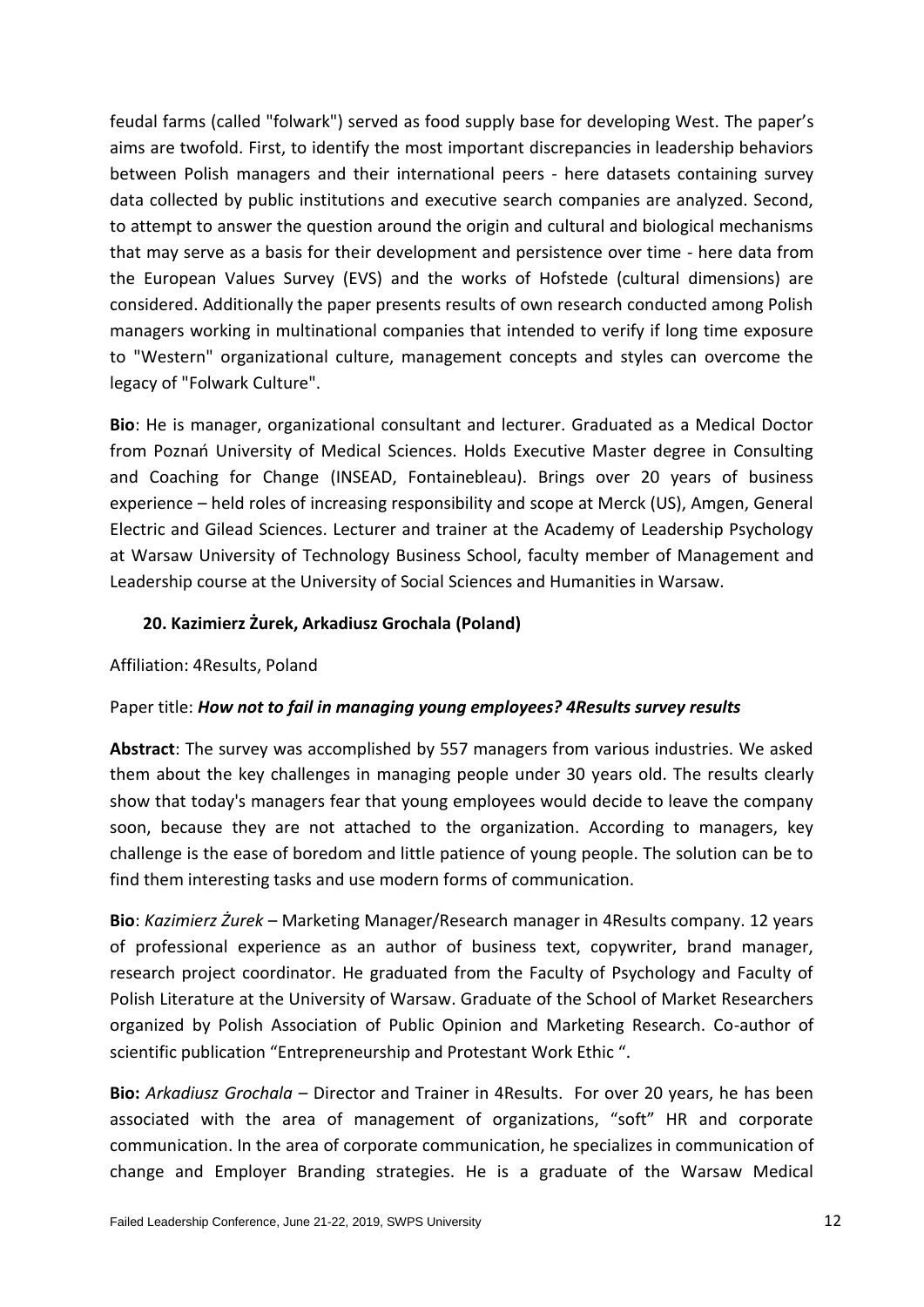University, he also completed Human Resources Management at the Academy of Leon Koźmiński, Public Relations at the Warsaw School of Economics, the London School of Public Relations and the School of Business Trainers TROP. He is a lecturer at the Academy of Leon Koźmiński.

#### **21. Dr Vartika Dutta (India)**

#### Affiliation: Goa Institute of Management, India

#### Paper title: *Failed Leadership in Education: Evidence from Select Indian Secondary Schools*

Abstract: Education is the backbone of any economy and a primary indicator of a nation's progress. School systems are organizations that feature various stakeholders that include principals, teachers, students, parents and community members who function interdependently to achieve a common goal. The challenge posed by the target of universal access to quality education is changing the landscape of educational accountability. In these times of heightened concern for schooling outcomes, educational leadership remains a key strategic issue. Wide variations in student outcomes have been reported even with the same level of inputs and school environment (Carron et al., 1998; Michael and Mourshed,2007). Clearly, improvement in teaching and learning is strongly influenced by the quality of school leadership. The need of the hour is a localized study to see the real effect of school leadership on student outcomes. It is imperative upon us to find the factors which clearly define the success or failure of school leadership. The manifold local complexities faced by the schools today definitely warrant for consideration of crucial contextual factors necessary for a healthy and conducive learning environment.

**Bio**: She is an Assistant Professor in the area of Organisational Behaviour and Human Resource at Goa Institute of Management. She completed her PhD in management from Indian Institute of Technology Kharagpur. Her thesis was on school reform that focused on organisational behaviour in education. She has taught courses in the area of organisational behaviour, leadership, managing talent in organisations and HR management. Her research interests are in the domain of organisational behaviour, educational leadership, virtual learning environments and social data analysis. She comes with rich experience in training, research and consulting and has held major positions in the training and development vertical of reputed financial and skill development firms. Vartika also holds a Master's degree in Political Science and a Post Graduate Diploma in Business Management. She has research publications in refereed international journals and has presented her work in several national and international conferences. She has also conducted numerous management development programs and workshops for the working executives in the area of leadership, communication, managing and retaining talent in turbulent times.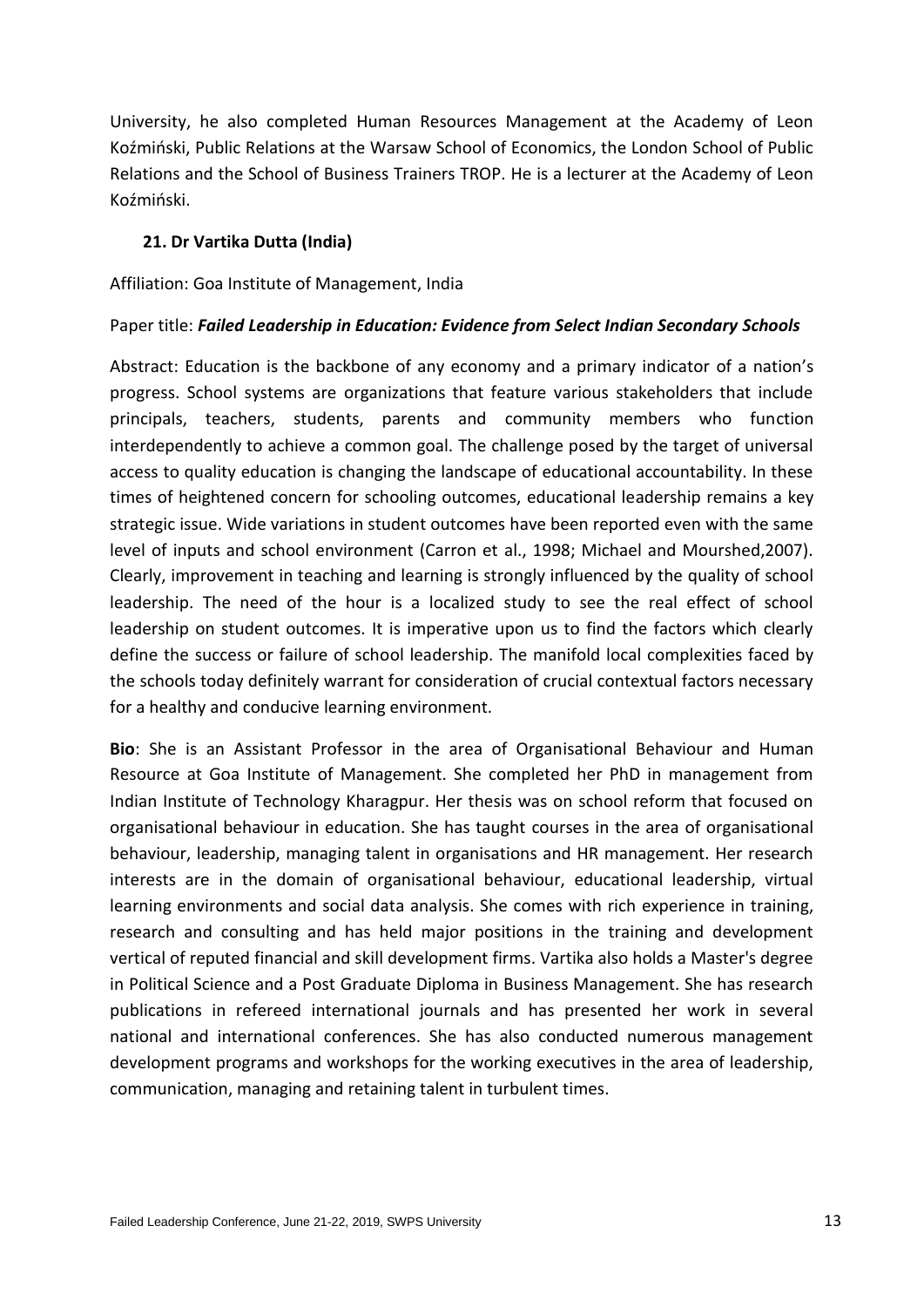#### **22. Dr Gil Bozer (Israel)**

Affiliation: Sapir Academic College Shderot, Israel

#### Paper title: *Leadership under fire: to be or not to be*

**Abstract**: This case study is based on a true heroic rescue operation that took place in a combat zone during the Second Lebanon War, on June 20, 2006. Lieutenant Colonel Avner Balkany, an experienced pilot of a Black-Hawk search and rescue helicopter, and his search and rescue team were called on to evacuate a wounded IDF soldier. A mission that appeared to be relatively safe and simple, soon turned into a complex and dangerous under-fire rescue operation, almost "mission impossible". This case highlights bright and dark aspects and dilemmas of in extremis leadership. For examples, to what length should a leader go to transform followers' attitudes and aspirations to achieve a collective goal? To what extent should a leader risk the lives of a team to accomplish a mission? What are the risks and dark consequences of in extremis leadership? Do the considerations change when a mission is about saving lives? This is a crucial time and test for leadership. The leadership principles and characteristics manifested by Balkany and his team are timely and can be applied in various organizational levels and settings: on the production floor, in the various functional departments, in the boardroom, and in the military. While this case occurred in extreme conditions, the relationships revealed and dilemmas that arose, can and most often do, assist our thinking about the leadership process and relationships within different contexts and settings. In an uncertain competitive world, every team leader is required to make fast decisions on the basis of often inaccurate, unavailable, or equivocal information. KEYWORDS: Authentic Leadership, Ethical Leadership. In Extremis Leadership, Military.

**Bio**: He is a workplace coaching researcher, senior lecturer, and consultant. Gil's areas of expertise include workplace coaching, leadership, talent development, and executive succession. Gil is on the faculty at Sapir Academic College, Israel. Gil had taught in executive education, MBA, DBA, Ph.D., and corporate training programs. He has presented at many international conferences and published in a variety of academic and practitioner journals and books.

## **23. Dr Katarzyna Adamiak (Poland)**

Affiliation: University of Ecology and Management in Warsaw

## Paper title: *The role of leadership in coopetition*

**Abstract:** How to create leadership style? This is key question, special in untypical organizations like clusters. From 2009 in Poland clusters developed very dynamic. At the best time in Poland existed more than 300 clusters, but a lot of this organizations have fallen. Very important question is what kind of impact is between failure clusters and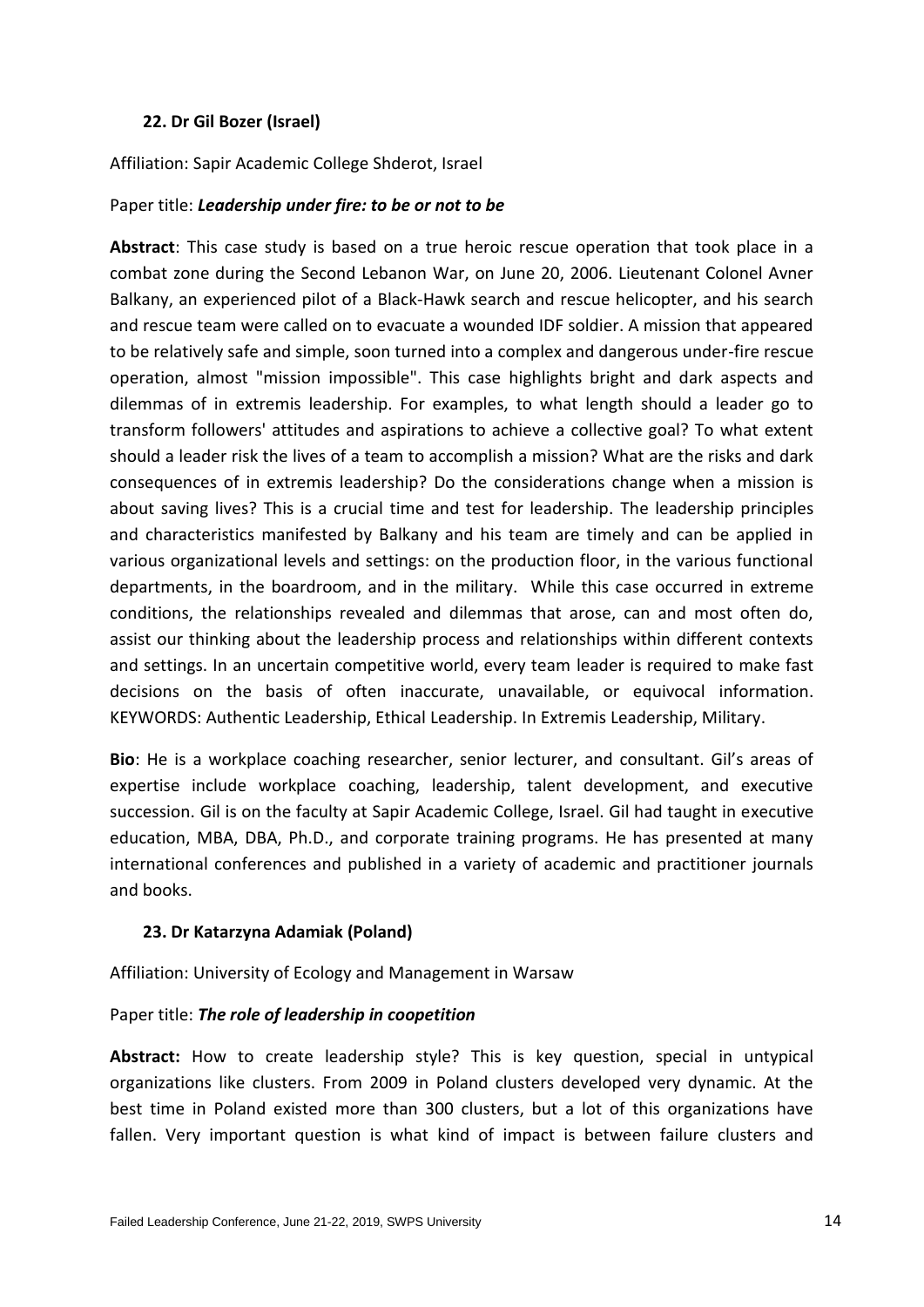leadership style. Author would like to analyze how failed leadership influences on development and condition in polish clusters.

**Bio**: She is vice dean of Faculty of Engineering and Management in University of Ecology and Management in Warsaw. She had 10 years experiences in business – management and marketing. She graduated with M.A. degree and doctoral degree in Management from the Warsaw School of Economics in Warsaw. From 2018 she is expert in Business Centre Club. Her research fields are cooperation, coopetition special clusters and strategic alliances.

# **24. Mateusz Trawiński (Poland)**

Affiliation: CentroPolis S.A, Poland

# Paper title: *Rules of engagement. Failed leadership and (past and future) financial crisis*

**Abstract**: Rules of engagement steams from military. This metaphor is used to describe leadership styles in Bear Stearns – leading investment bank that collapsed in 2008 and triggered financial crisis. In this paper we analyse to what extent corporate mechanisms that should keep C-level managers engaged in company business generate failed leadership and strengthen inefficient decision-making processes.

**Bio**: Deputy CEO at CentroPolis S.A. - leading public sector consulting company. His professional experience consists of either private or public sector projects. During his PhD studies he investigated social causes of financial crisis of 2008. Author of several scientific papers on management, sociological and discourse theory. Alumni of first edition of PFR School of Pioneers.

# **25. Krzysztof Tarka (Poland)**

Affiliation: TES Change/Tarka Executive`s

# Paper title: *Under pressure. Technologies, networks, youth. Polish leaders failing to stay in control*

**Abstract**: Polish leaders are charismatic. They are individualistic. They hardly listen to advice. Those characteristics made THEM effective during Polish market and social transition. And THEY followed this path of success during the dotcom and latest global financial crisis. In both, we as Poland, did pretty good in comparison to other economies. Now, our leaders are starting to fail. They are exhausted. They have created meagre work environment. They reject youths. Why is that? THEIR management pattern is inadequate to world around us: new technologies, new networks, and new youths.

**Bio**: Managing Partner at TES CHANGE (TARKA EXECUTIVE'S). The author of concepts, methodologies and tools underpinning TES executive research. In his speech he builds on 25 year experience in top leadership, organisational, and human resources diagnosis, advisory, and development.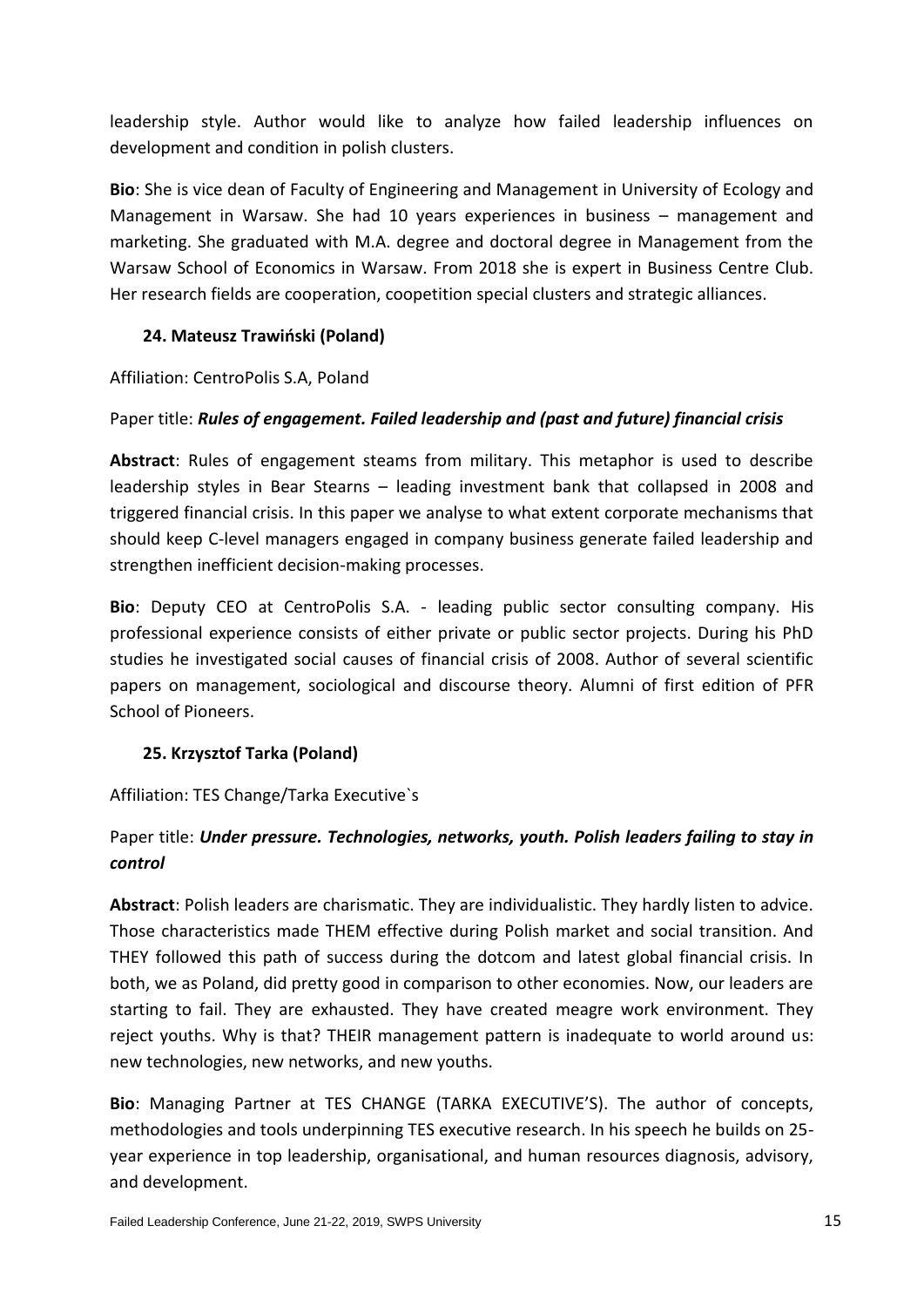## **26. Wojciech Koć (Poland)**

Affiliation: SWPS University, Management and Leadership Programme

#### Paper title: *Leadership and spirituality - looking for new ways to break paradigm*

**Abstract**: "*Progress in science is not a simple line leading to the truth*" Thomas Kuhn. The leader, like any other complex organism, can "break" from time to time. He goes through crises, falls, rises and fights. Modern science and psychology support him in these difficult times. Despite such extensive knowledge in the field of psychology and easily accessible specialists and therapists, depression affects more and more leaders and managers. Enchanted by the materialistic, mechanistic concept of humanity, we do not see its other dimension. Time to change the paradigm.

**Bio**: Entrepreneur and manager with over thirty years of experience. Currently a second-year student of Management and Leadership at the SWPS University. A traveler, photographer and spiritual practitioner. In his academic work, he is interested in studying the dependencies and influences of the spiritual dimension of a leaders' personality on the decision-making processes.

#### **27. Michał Kobosko (Poland)**

Affiliation: SWPS University, Management and Leadership Programme

#### Paper title: *Who screwed up Brexit ?*

**Abstract**: It all started with David Cameron's decision to call a national EU referendum in 2016. The slight majority gave a green to the idea of UK leaving the bloc. Easier said than done. The project turned to become a combination of an endless soap opera and the political drama. The leading actors represent all drawbacks of the modern political class: the lack of vision and charisma. The arrogance and short-termism. The inability to build coalitions. It is worth analyzing who did what adding to the Brexit drama.

**Bio:** Senior Advisor and Country Representative at the Atlantic Council of the United States. Veteran journalist and media manager. Former Editor-in-Chief of "Forbes", "Newsweek Polska", "Dziennik Gazeta Prawna", "WPROST" and the Polish edition of Project Syndicate, a global opinion website. He is a member of the board of Junior Achievement Foundation, president of the board of Leopolis for Future Foundation. Runs his own political TV show at Wirtualna Polska.

## **28. Jan Gargul (Poland)**

Affiliation: SWPS University, Management and Leadership Programme

Paper title: *Toxic leaders: the way they operate and impact*